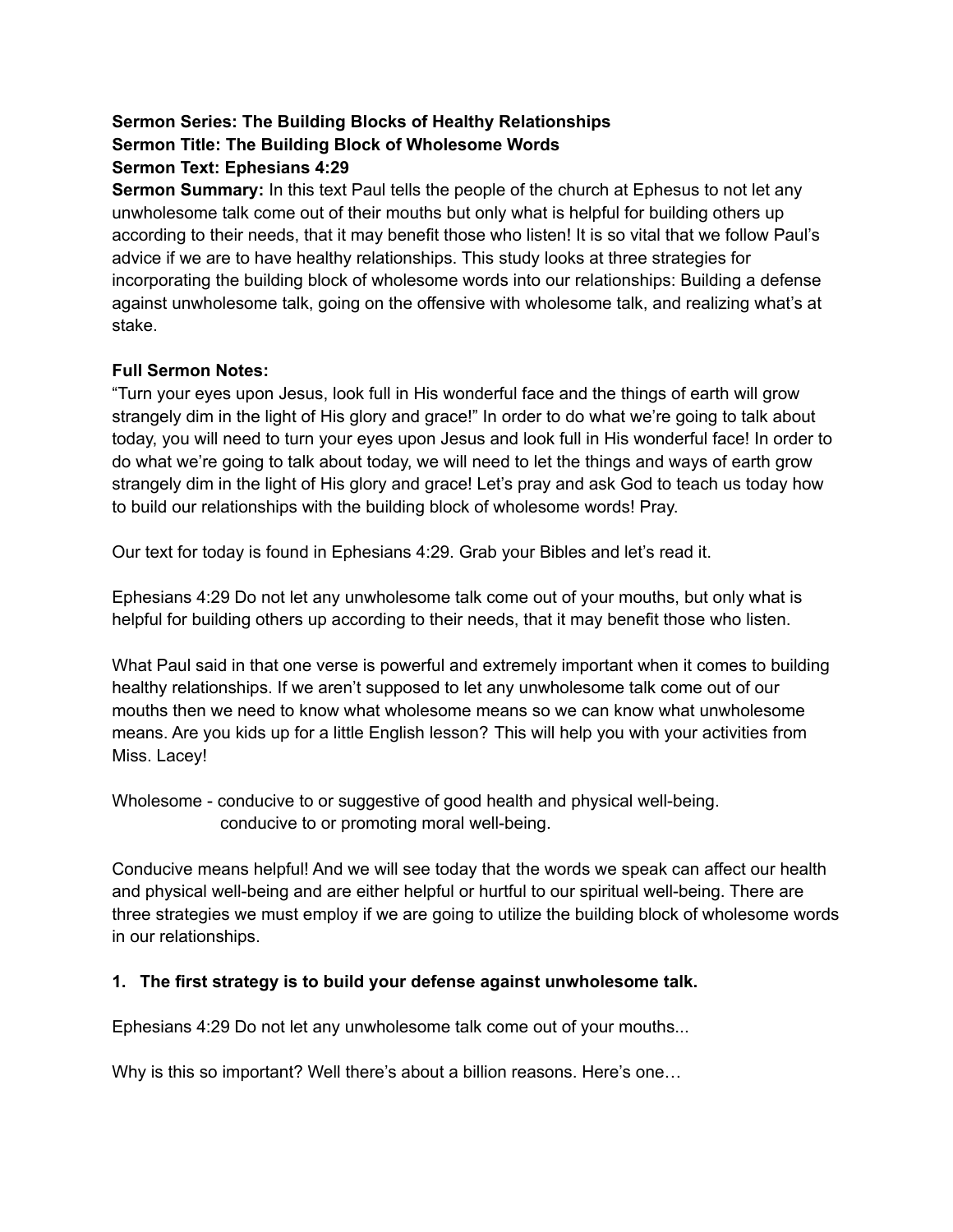Proverbs 21:23 Those who guard their mouths and their tongues keep themselves from calamity.

Here's another reason why…

Proverbs 14:3 A fool's talk brings a rod to his back, but the lips of the wise protect them.

The writer of Proverbs is warning us that words have consequences! Foolish talk or unwholesome talk can get you into trouble quickly! God's Word is full of warnings. In my weekly devotion for the Fire Department this past week I talked about the importance of warning signs and especially the placards that are posted on trucks or rail cars which are carrying hazardous materials. Each one of those placards you see on chemical trucks are in essence warning signs. The colors, numbers, letters and symbols indicate whether it is flammable, explosive, corrosive, an inhalation danger, a biohazard, radioactive, and there are others. These placards determine a firefighter's response and the protective gear they will need. You may not realize this, but there are some chemicals that do not take kindly to water. In fact, water can cause them to release gases that are toxic or flammable. So if a firefighter doesn't understand these warning signs their very lives are placed in jeopardy! The same is true if we don't understand or follow the warning signs God has given us in His Word and especially when it comes to unwholesome words. Let me give you another warning from God's Word about unwholesome words. James tells us this...

James 3:3 When we put bits into the mouths of horses to make them obey us, we can turn the whole animal.

James 3:4 Or take ships as an example. Although they are so large and are driven by strong winds, they are steered by a very small rudder wherever the pilot wants to go.

James 3:5 Likewise, the tongue is a small part of the body, but it makes great boasts. Consider what a great forest is set on fire by a small spark.

James 3:6 The tongue also is a fire, a world of evil among the parts of the body. It corrupts the whole body, sets the whole course of one's life on fire, and is itself set on fire by hell.

James 3:7 All kinds of animals, birds, reptiles and sea creatures are being tamed and have been tamed by mankind,

James 3:8 but no human being can tame the tongue. It is a restless evil, full of deadly poison.

And now you might be thinking, "well, I guess there's just no hope if it's impossible for a human being to tame their tongue!" Hold on a minute! We can't control the tongue on our own, but God has offered to help us tame the tongue and actually use it for good!

In other words, He will help you build a defense against unwholesome words. and then take literal, practical steps to stop them from forming in the first place or ever coming out of our mouths.

What are some ways we can prevent unwholesome talk from coming from our mouths? We have to go on the defensive. We have to understand what should not be allowed to come out of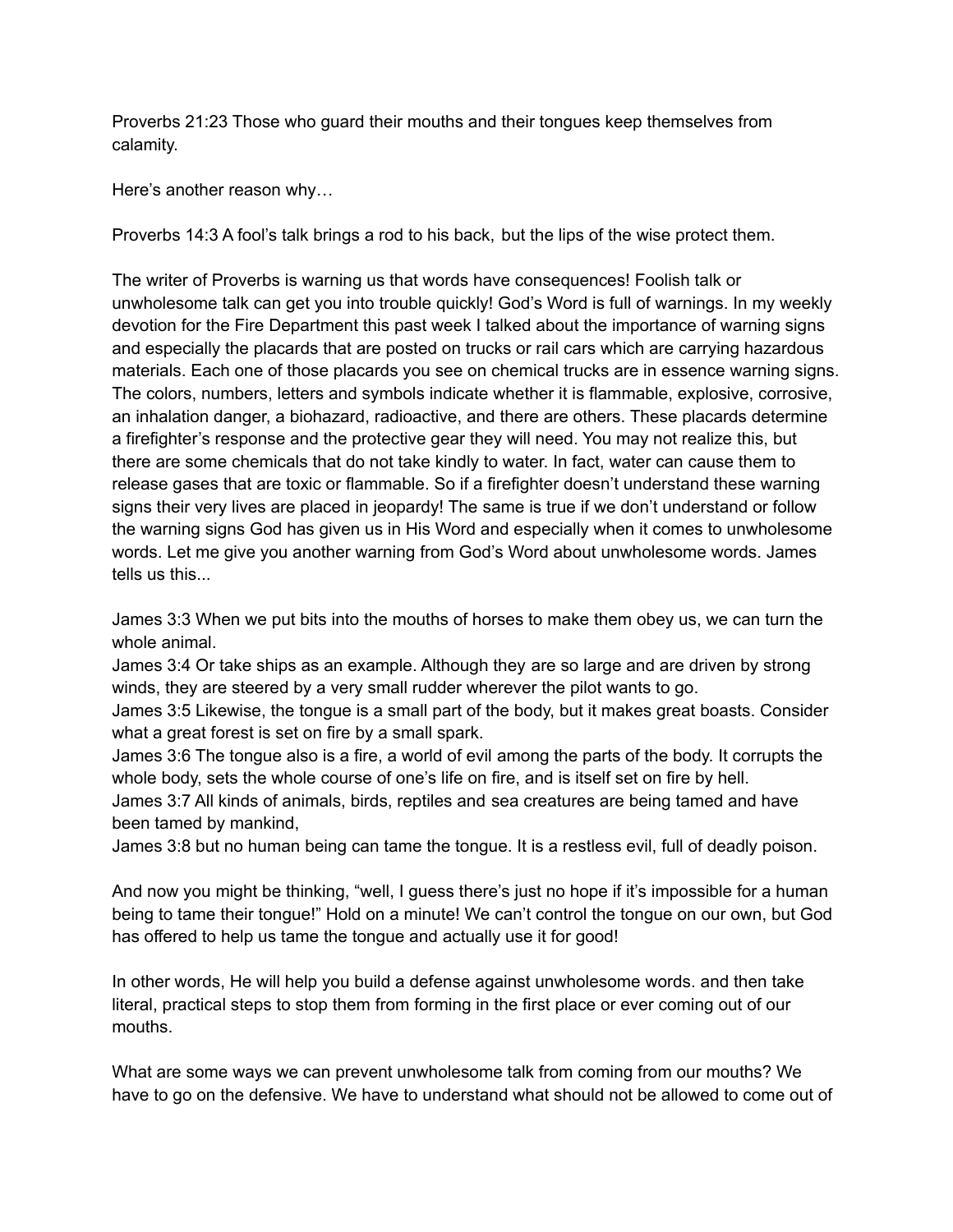our mouth! In order to do this we have to take conscious steps to deal with words where they are formed!

Steps to build a defense:

## **A. Realize the harm unwholesome words can do.**

You have to first understand the horrible things that can happen when we allow unwholesome words to come out of our mouths. It tears people down, it hurts them, it destroys relationships, and it breaks God's heart to see His children treating each other in such despicable ways. The writer of Proverbs reminds us…

Proverbs 15:1 ... a harsh word stirs up anger. Proverbs 15:2 ... the mouth of the fool gushes folly. Proverbs 15:4 ... a deceitful tongue crushes the spirit. Proverbs 15:28 ...the mouth of the wicked gushes evil. Proverbs 16:27 A scoundrel plots evil, and his speech is like a scorching fire. Proverbs 16:28 A perverse man stirs up dissension, and a gossip separates close friends.

In fact James says...

James 3:9 With the tongue we praise our Lord and Father, and with it we curse men, who have been made in God's likeness.

James 3:10 Out of the same mouth come praise and cursing. My brothers, this should not be.

Talk about hypocritical! When we use our tongues to sing praise to God and then turn around and belittle a brother or sister in Christ, that's just not good and it indicates some serious internal issues. You may not actually curse, but when you say things like: you're just not smart, you're no good, you'll never amount to anything, or when you lie to someone, you're guilty of using unwholesome words! This takes us to the next step in building our defense against unwholesome words...

### **B. Realize the source of unwholesome words.**

Broadman Commentary says…"Words are an index of character…"

Jesus put it this way when addressing the hypocrisy of the religious leaders of his day...

Matthew 12:33 "Make a tree good and its fruit will be good, or make a tree bad and its fruit will be bad, for a tree is recognized by its fruit.

Matthew 12:34 You brood of vipers, how can you who are evil say anything good? For the mouth speaks what the heart is full of.

Matthew 12:35 A good man brings good things out of the good stored up in him, and an evil man brings evil things out of the evil stored up in him.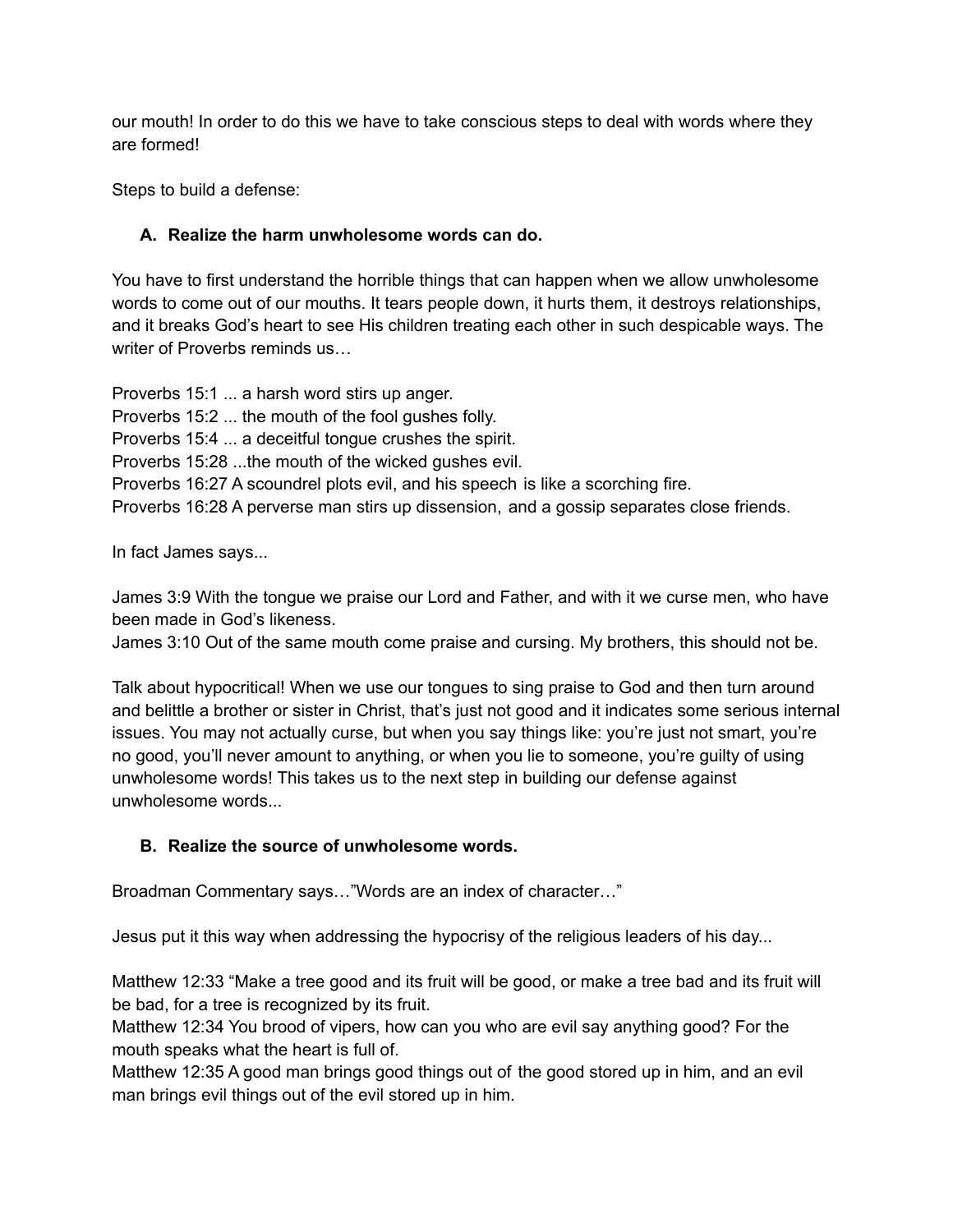Matthew 12:36 But I tell you that everyone will have to give account on the day of judgment for every empty word they have spoken.

Did you see that? The source of the tongue's evil is internal. The source is our heart, our mind, our attitudes, our thought life! Talk about some warning signs or placards from God's Word! Jeremiah said…

Jeremiah 17:9 The heart is deceitful above all things and beyond cure. Who can understand it?

Jesus said...

Mark 7:21 For from within, out of men's hearts, come evil thoughts, sexual immorality, theft, murder, adultery,

Mark 7:22 greed, malice, deceit, lewdness, envy, slander, arrogance and folly. Mark 7:23 All these evils come from inside and make a man 'unclean'."

Check this out from the writer of Proverbs…

Proverbs 4:23 Above all else, guard your heart, for it is the wellspring of life. Proverbs 4:24 Put away perversity from your mouth; keep corrupt talk far from your lips.

Why are these verses back to back? Because we must realize the source of perversity and corrupt talk comes when we are not guarding our heart! We speak what is in our heart!

Is there any hope for us to rid ourselves of unwholesome words? I'm happy to report, yes there is hope when we...

#### **C. Realize the source of the power to control unwholesome words.**

Paul told this to his young apprentice Timothy...

2 Timothy 1:6 For this reason I remind you to fan into flame the gift of God, which is in you through the laying on of my hands.

2 Timothy 1:7 For God did not give us a spirit of timidity, but a spirit of power, of love and of self-discipline.

2 Timothy 1:8 So do not be ashamed to testify about our Lord, or ashamed of me his prisoner. But join with me in suffering for the gospel, by the power of God,

2 Timothy 1:9 who has saved us and called us to a holy life—not because of anything we have done but because of his own purpose and grace. This grace was given us in Christ Jesus before the beginning of time,

2 Timothy 1:10 but it has now been revealed through the appearing of our Saviour, Christ Jesus, who has destroyed death and has brought life and immortality to light through the gospel.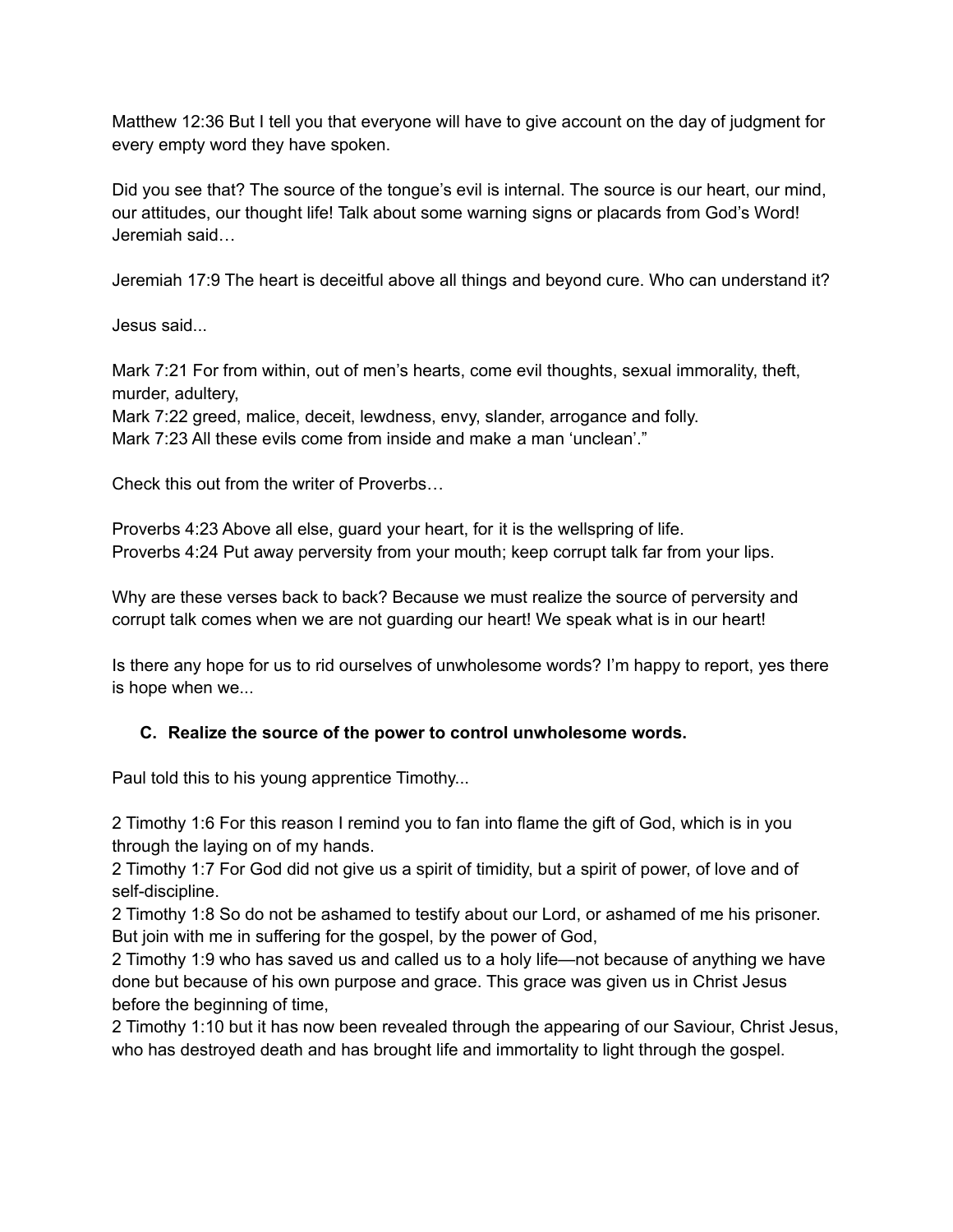And in verse 14 Paul lets us know the source of that spirit of power, of love and of self-discipline, the source of being able to control unwholesome words and to live the Holy life God desires us to live! Check it out. Paul tells Timothy to...

2 Timothy 1:14 Guard the good deposit that was entrusted to you—guard it with the help of the Holy Spirit who lives in us.

When you get aggravated, start to get angry or start to say something unwholesome, remember the Holy Spirit of Jesus who lives in every born again believer! Let the Holy Spirit bring to remembrance the verses of Scripture we talked about a few weeks ago, also found in the Book of James…

James 1:19 My dear brothers and sisters, take note of this: Everyone should be quick to listen, slow to speak and slow to become angry,

James 1:20 because human anger does not produce the righteousness that God desires.

So take note of that! Make a note about that! A mental note or a post it note, a note to self...be quick to listen, slow to speak, and slow to become angry! Ask the Holy Spirit to help you control any unwholesome words that might try to surface. Ask the Holy Spirit to reveal to you what part of your heart and mind needs work because we know that unwholesome attitudes don't start with the tongue, but end up on the tongue! So now we have some defensive strategy, but there's more.

#### **2. The second strategy is to go on the offense with wholesome talk.**

Ephesians 4:29 Do not let any unwholesome talk come out of your mouths, but only what is helpful for building others up according to their needs...

What does this mean? Building up according to their needs? Maybe it means you should say something like this...

"I'm going to pray for the person who has wronged me. They need the Lord so badly. I can tell they are miserable and have no peace in their life. I'm going to continue to pray they get right with the Lord!" Do you spend time thinking about and intentionally choosing your words so you can build others up and not tear them down? Encouraging words like: We can work this out, let me help you, I care about you, God loves you so much, you got this, you're really gifted and have so much to contribute, you are a blessing, God's got a wonderful plan for your life. Let's see if God's Word has anything to say about this.

### **A. Realize the good wholesome words can do!**

Proverbs 15:1 A gentle answer turns away wrath…

Proverbs 15:2 The tongue of the wise commends knowledge…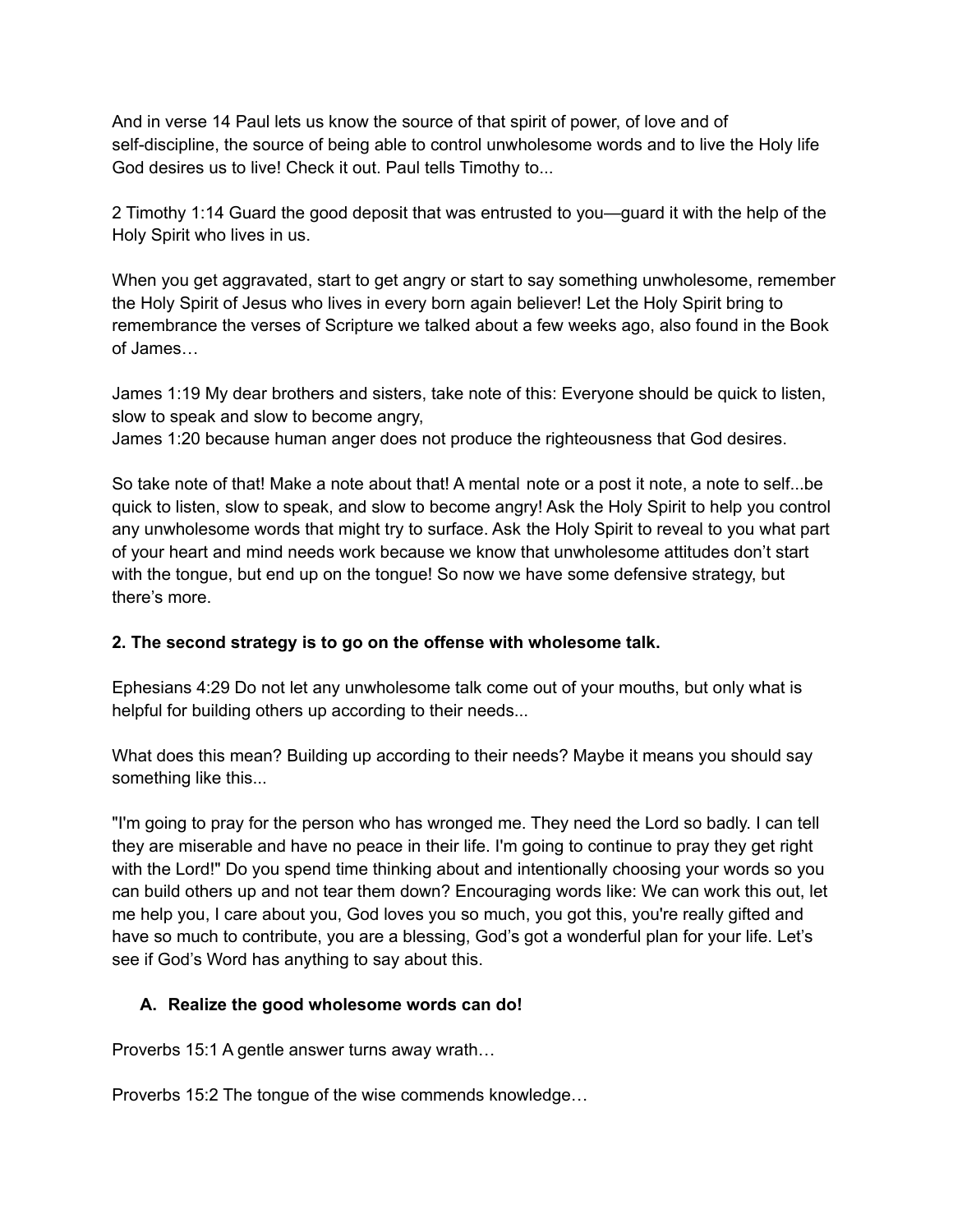Proverbs 15:4 The tongue that brings healing is a tree of life…

Proverbs 15:28 The heart of the righteous weighs its answers,

The writer of Hebrews says this…

Hebrews 10:24 And let us consider how we may spur one another on towards love and good deeds.

Hebrews 10:25 Let us not give up meeting together, as some are in the habit of doing, but let us encourage one another—and all the more as you see the Day approaching.

Paul tells the members of the Colossian Church…

Colossians 3:16 Let the word of Christ dwell in you richly as you teach and admonish one another with all wisdom, and as you sing psalms, hymns and spiritual songs with gratitude in your hearts to God.

Colossians 3:17 And whatever you do, whether in word or deed, do it all in the name of the Lord Jesus, giving thanks to God the Father through him.

#### **B. Realize the source of wholesome words!**

Remember what Jesus said?

Matthew 12:35 A good man brings good things out of the good stored up in him…

But how do we store up good wholesome words in our hearts and minds so wholesome words will flow from us? Do any of you ever get nervous about choosing the right words and what to say and how to say it? Paul gives us this amazing advice in Philippians. The first two verses you've heard a lot lately, but they go together with the third verse that helps us realize the source of wholesome words...

Philippians 4:6 Do not be anxious about anything, but in everything, by prayer and petition, with thanksgiving, present your requests to God.

Philippians 4:7 And the peace of God, which transcends all understanding, will guard your hearts and your minds in Christ Jesus.

Philippians 4:8 Finally, brothers, whatever is true, whatever is noble, whatever is right, whatever is pure, whatever is lovely, whatever is admirable—if anything is excellent or praiseworthy—think about such things.

Are you training your mind, with the help of The Holy Spirit, to think on whatever is true, whatever is noble, whatever is right, whatever is pure, whatever is lovely, whatever is admirable—things that are excellent or praiseworthy? Where do you allow your mind to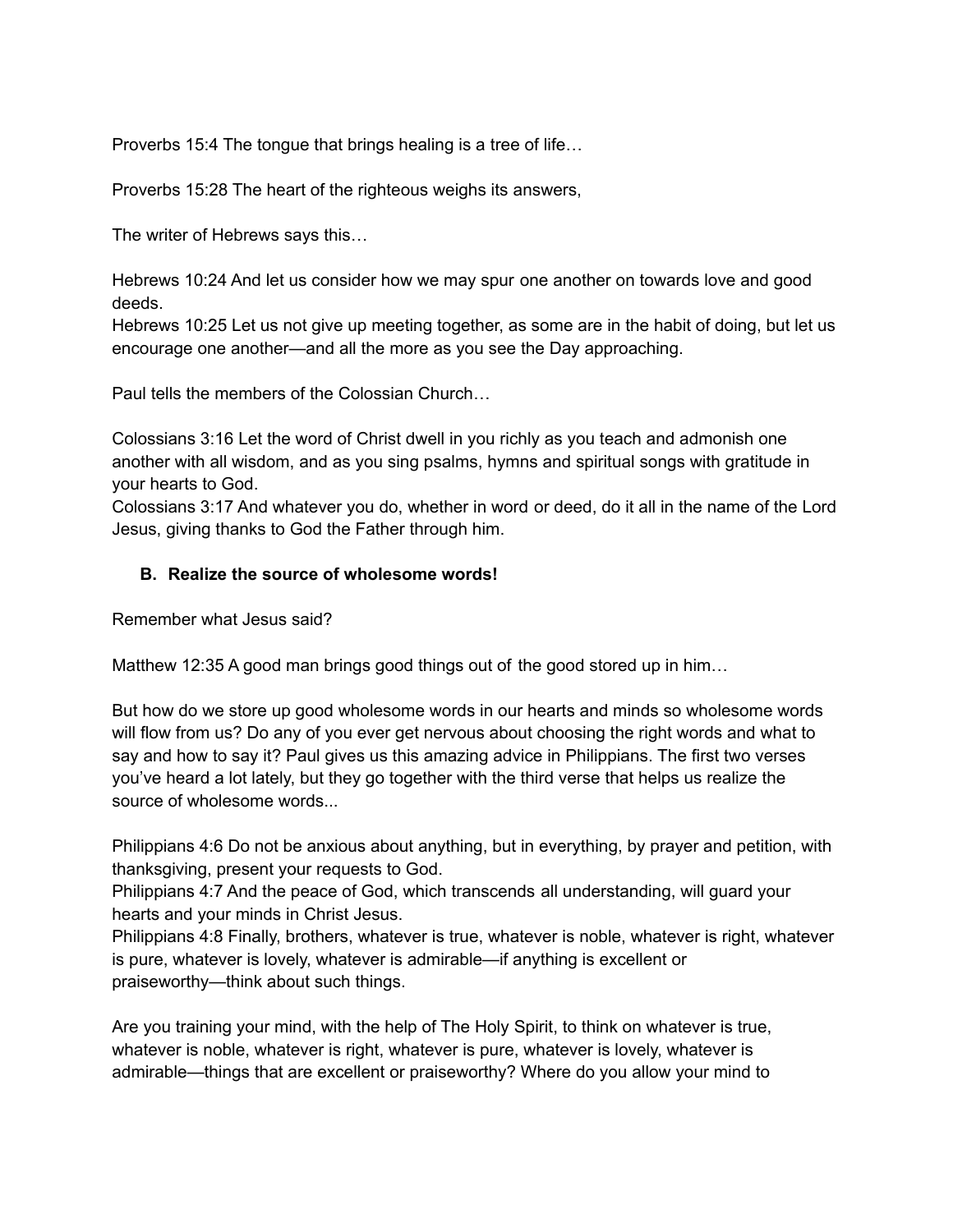wonder? Where do you allow your mind to go? This begs the question: How do we find the power to think and say these amazing things Paul told us to think about? The answer is to...

### **C. Realize the source of the power to generate wholesome words instead of unwholesome words.**

God's Word says this…

2 Corinthians 10:3 For though we live in the world, we do not wage war as the world does. 2 Corinthians 10:4 The weapons we fight with are not the weapons of the world. On the contrary, they have divine power to demolish strongholds.

2 Corinthians 10:5 We demolish arguments and every pretension that sets itself up against the knowledge of God, and we take captive every thought to make it obedient to Christ.

Once again we must depend on the Holy Spirit's presence and His power to be able to go on the offensive when it comes to what we think and what we say! We need to ask The Holy Spirit to change our attitudes remembering that He will if we will let Him. And that means we have to be sincere about wanting to have a different attitude. If we truly desire to live differently He will give us the strength to do so. Sometimes we say we want to be different, but deep down inside we have no intention of changing or thinking differently. Why? Because sometimes we get more pleasure out of unwholesome talk than wholesome talk. Why? Because unwholesome talk feeds our sinful human nature, and let's face it, me, myself and I like for the spotlight to be on us and sometimes the best way for that to happen is when we are tearing others down to make ourselves look better. Let's face it, building others up with wholesome words takes humility and putting others first! Paul gives us clear direction on this in Galatians 5…

Galatians 5:22 But the fruit of the Spirit is love, joy, peace, patience, kindness, goodness, faithfulness,

Galatians 5:23 gentleness and self-control. Against such things there is no law.

Galatians 5:24 Those who belong to Christ Jesus have crucified the sinful nature with its passions and desires.

Galatians 5:25 Since we live by the Spirit, let us keep in step with the Spirit.

Galatians 5:26 Let us not become conceited, provoking and envying each other.

So the power source for the defensive strategy of avoiding unwholesome words, and the offensive strategy of learning to use wholesome words is none other than The Holy Spirit of Jesus Christ! And there is one final strategy we must use in order to incorporate the building block of wholesome words into our relationships.

### **3.The third strategy is to understand what's at stake.**

Did you notice the last part of the verse?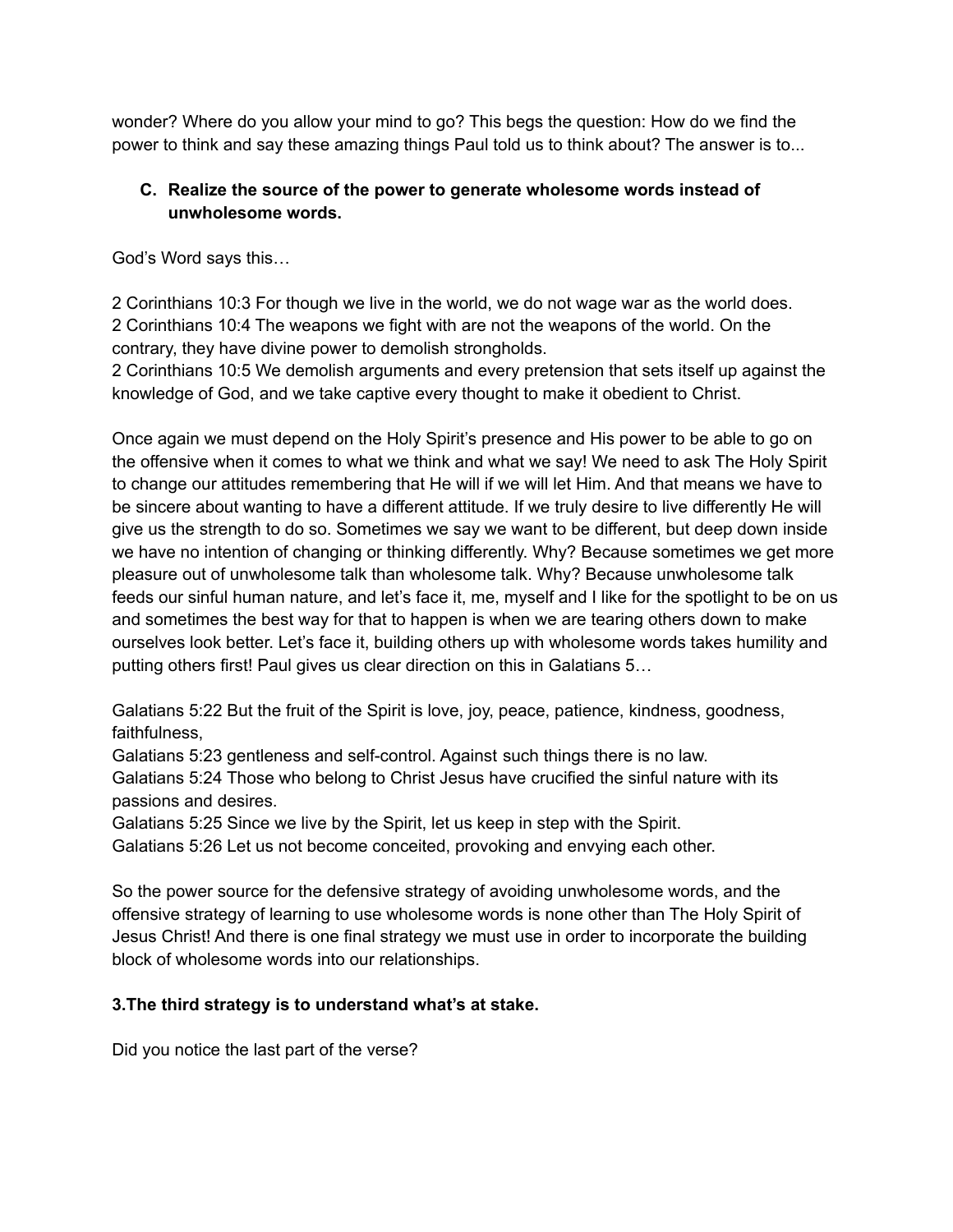Ephesians 4:29 Do not let any unwholesome talk come out of your mouths, but only what is helpful for building others up according to their needs, that it may benefit those who listen.

Wow! People are listening to you. They hear what you say and the way you say it. They can tell whether or not you're living a life of forgiveness or a life that refuses to forgive. What are your children learning from the way you talk about those you have a problem with? Are they learning the ways of Christ, or the ways of the enemy? Are they learning to forgive or to hold a grudge? What they learn from you could save them from future tragedy or lead them straight into tragedy. And if not your children, what about others you are talking to? What are others learning from you? Are you promoting peace, harmony and forgiveness? We're going to have a whole sermon on that next week. Of course you might wonder what you are supposed to do when someone is mean to you and is speaking unwholesome and unkind words to you? Andrew Ogea was telling me that his youth pastor told them at a youth camp years ago to just say 429! 429 to remind them of Ephesians 4:29…

Ephesians 4:29 Do not let any unwholesome talk come out of your mouths, but only what is helpful for building others up according to their needs, that it may benefit those who listen.

God's Word also tells us in Romans...

Romans 12:17 Do not repay anyone evil for evil. Be careful to do what is right in the eyes of everybody.

As a servant of God, and as a child of God, I have rights. I have freedoms. I have privileges. But as a servant of God I must exercise discernment! The Corinthian Church had problems with discernment so Paul gave them specific instructions. Check it out…

1 Corinthians 10:23 "Everything is permissible"—but not everything is beneficial. "Everything is permissible"—but not everything is constructive.

1 Corinthians 10:24 Nobody should seek his own good, but the good of others.

So just because you have a right to say something, or may be justified, that doesn't mean that it's a good thing or that it will benefit you or others! Do you think about the impact on others before you say something or do something? I'm not talking about you considering what everybody else thinks because you want people to think good about you from a personal pride standpoint, but what they think about you as a servant of God! You see, you and I are representatives of God and that means something. Think about it! And let me just say this: Wholesome words are not always positive. Sometimes the most wholesome thing to tell someone is the truth, and it may be a negative thing to have to bring up with them, but we can do it in love and with pure motivation if we are being led by The Holy Spirit. When led by The Holy Spirit we will be speaking wholesome words because we truly care about the other person. Let me give you an example. James needed to let his readers know a critical truth and it was not a positive thing to have to communicate! However, it was so important he posted a placard, a warning sign designed to warn people about very real spiritual danger. Here's what he said...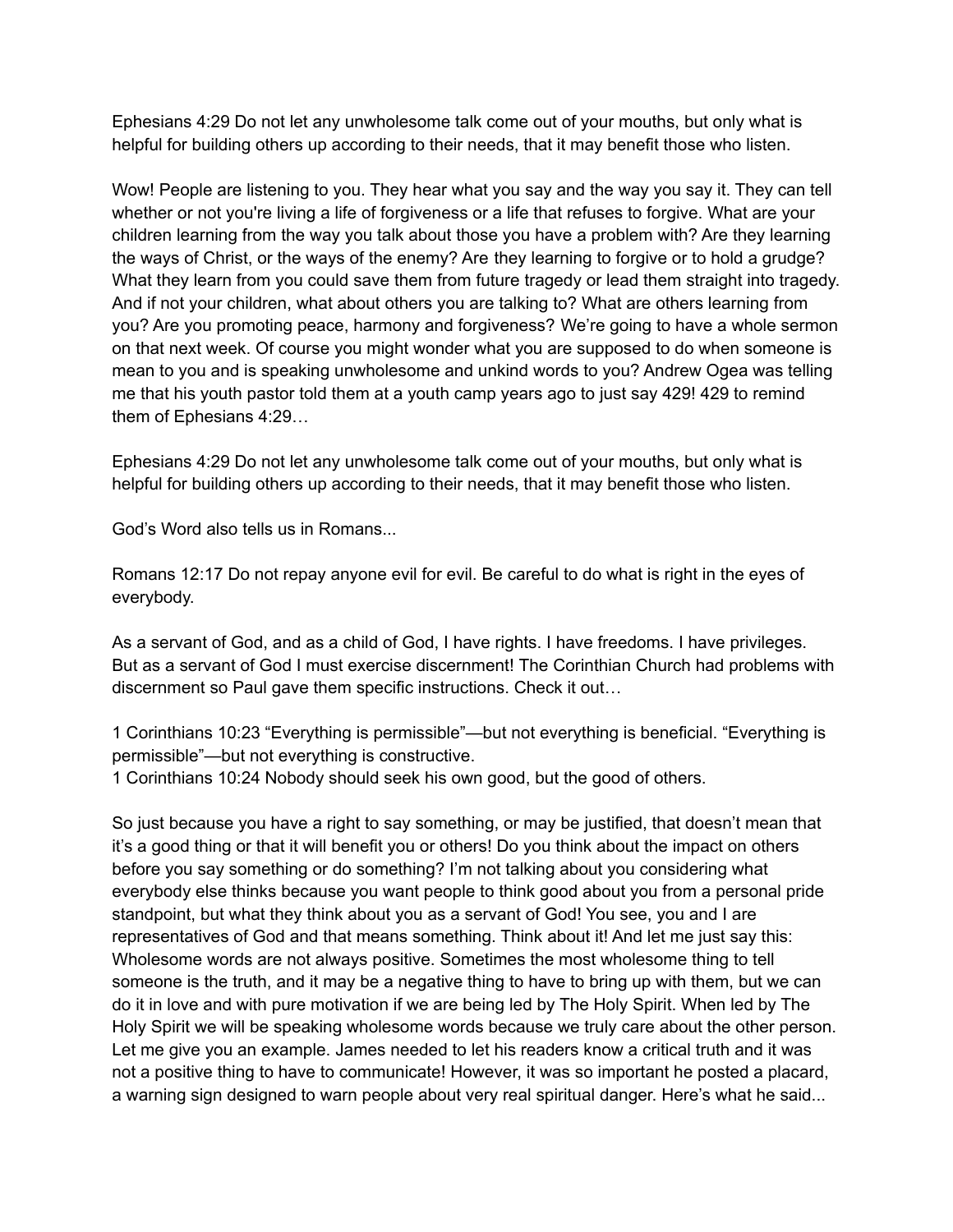James 1:26 If anyone considers himself religious and yet does not keep a tight rein on his tongue,

James 1:26 he deceives himself and his religion is worthless.

Why did God tell James to write such a harsh statement? Because the harsh reality is this...

James 1:26 If anyone considers himself religious and yet does not keep a tight rein on his tongue,

James 1:26 he deceives himself and his religion is worthless.

"Wait a minute Pastor Larry! Is James saying that if I've ever lost my temper and said mean things or gossiped about somebody that I'm not saved?" I don't believe James is saying that. But if that's a pattern in your life, then you need to examine your heart, your motives, and whether or not you have a personal relationship with the Lord. We're not talking about perfection, but when you don't keep a tight rein on your tongue and if you don't allow the Holy Spirit to help you control your temper, something is wrong. Either you don't have the Holy Spirit in your life, or you're not allowing Jesus to be Lord of your life on a daily basis. You've heard me say it before, but letting Jesus be your Savior is a one and done, but letting Jesus be the Lord of your life, your attitudes, your actions and your words, well that's a daily decision we all must make! Think about this: When you lose it with your spouse, your child, your co-worker, sibling, neighbor, or whoever, then you've just destroyed the effectiveness of your witness to them. At that point in time all they can think is, "Well I guess all that religious talk was just that, talk!" You see, when you don't keep a tight rein on our tongue, then no matter how religious you are and how often you attend church or Bible study, to those around you, your religion is worthless because they see no difference between your actions and the world's actions. "Wow, Pastor Larry, I've done that! What can I do?"

I've learned from experience that even preachers and maybe especially preachers who are trying to live for Jesus every day must depend on The Holy Spirit for everything! Especially when it comes to controlling the temper and the tongue! Again, no one is perfect and never makes a mistake. But for a committed follower of Christ, when they mess up, lose self-control and use unwholesome words, they are truly sorry and are convicted by The Holy Spirit of God to do better and to make amends. The good news is I can tell you that God's Spirit has truly helped me down through the years to grow less and less vulnerable to the whims of temper and the loose tongue and as for the times I've stumbled, I remember 1 John 1:8...

1 John 1:8 If we claim to be without sin, we deceive ourselves and the truth is not in us. 1 John 1:9 If we confess our sins, he is faithful and just and will forgive us our sins and purify us from all unrighteousness.

You may hear those verses again next week!

The Psalmist had some amazing words of advice for us as well...